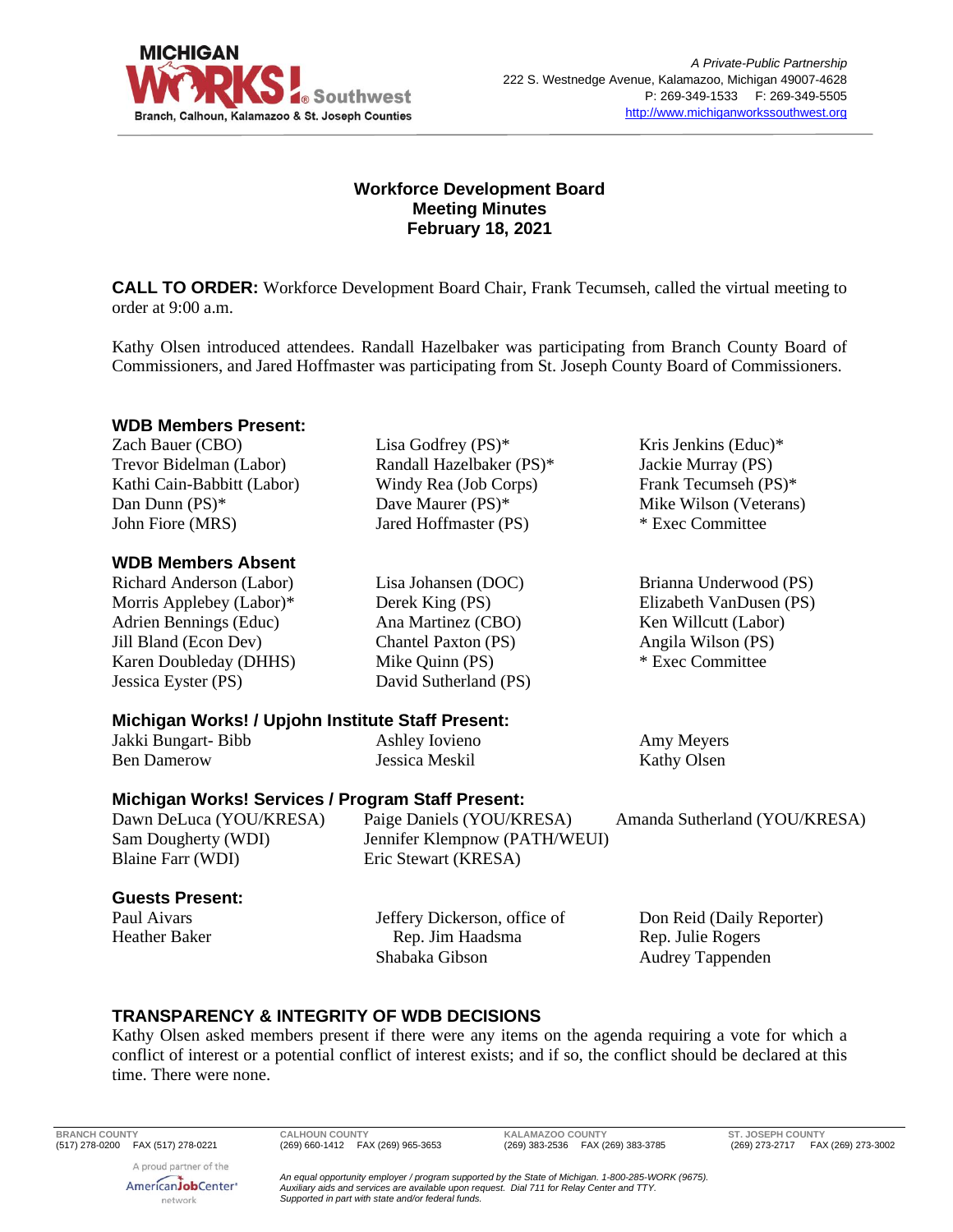## **APPROVAL OF MINUTES (***Exhibit A)*

**Motion made by Lisa Godfrey and supported by Kathi Cain-Babbitt to approve the WDB Executive Committee meeting minutes of January 21, 2021.** 

### **ROLL CALL VOTE:**

**AYES: Trevor Bidelman, Kathi Cain-Babbitt, Dan Dunn, John Fiore, Lisa Godfrey, Kris Jenkins, Randall Hazelbaker, Jared Hoffmaster, Dave Maurer, Jackie Murray, Windy Rea NAYS: None. ABSTENTIONS: None. MOTION CARRIED.**

### **CITIZENS' TIME**

Frank Tecumseh reported the first public comment section on the agenda is intended for citizens to provide comment on agenda items prior to the taking of a vote. The second public comment period on the agenda is an opportunity for citizens to provide comment on non-agenda items. Speakers, other than members, after being recognized by the Chairperson, shall identify themselves and limit comments to no more than 4 minutes.

#### **COMMITTEE REPORTS**.

No reports.

## **NEW BUSINESS WDB Policies**

**WDB Policy 5 Rev 05 – Supportive Services and Needs Related Payments (Exhibits B1-B3)**

Kathy Olsen reported changes to WDB Policy 5 Rev 05 – Supportive Services and Needs Related Payments included the deletion of one sentence under section A.6. that conflicted with the order of precedence that appears at the beginning of all WDB policies; and the addition of a clause under section A.7. to clarify that local policy can be more restrictive than State and Federal policy. Additional edits included updating State references throughout the document and the attachment, and updating column headings on the attachment, as well as adding two footnotes to align with the recently updated PATH Manual.

**Motion made by Randall Hazelbaker and supported by Dave Maurer to approve WDB Policy 5 Rev 05 – Supportive Services and Needs Related Payments.** 

#### **ROLL CALL VOTE:**

**AYES: Trevor Bidelman, Kathi Cain-Babbitt, Dan Dunn, John Fiore, Lisa Godfrey, Kris Jenkins, Randall Hazelbaker, Jared Hoffmaster, Dave Maurer, Jackie Murray, Windy Rea NAYS: None. ABSTENTIONS: None. MOTION CARRIED.**

### **STAFF REPORTS**

#### **Business Services Activities**

Ashley Iovieno reported on business services operations that included updates pertaining to the employer newsletter, the Going Pro Talent Fund, and the Michigan Industry Cluster Approach (MICA) 2.0 best practices.

*Employer Newsletter* – Ashley Iovieno reported the first issue of the employer newsletter was released on January 29, 2021. The newsletter will be used to share valuable information to area employers and partners with content covering vital area data, upcoming events, and featured stories. The newsletter also serves as an additional platform for the Business Services team members to connect with employers for sharing important information. All Board members should have received a copy of this communication, if not, please let us know so your organization can be added to the distribution list. The [link to sign](https://www.michiganworkssouthwest.org/employers/business-services/) up for the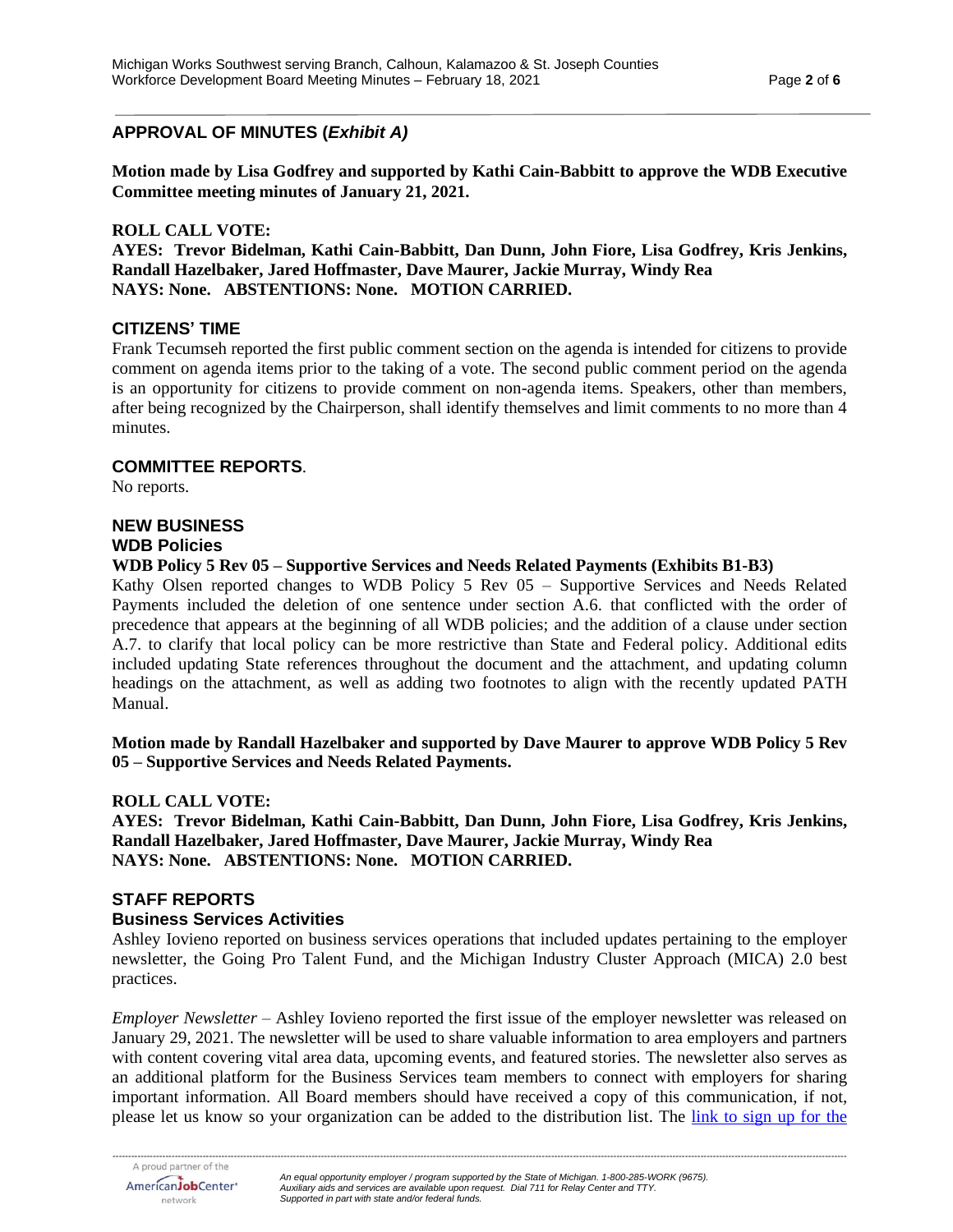[employer newsletter](https://www.michiganworkssouthwest.org/employers/business-services/) was also included in the virtual meeting chat and it was sent to members following the meeting.

*Going Pro Talent Fund (GPTF)* – An update was provided by Ashley Iovieno on the Going Pro Talent Fund grant awards that were reported on at the January Board meeting. The total grant award amount to the Michigan Works! Southwest area is approximately \$2.7 million dollars which will be used for training and upskilling for 2,013 employees who will receive training over the next 12 months. Of this number, 193 individuals will be a part of an apprenticeship program, as either a new or an incumbent worker. Additionally, there are approximately 800 positions to be filled over the next 12 months. The State in total awarded approximately \$39 million dollars in funding to over 850 companies statewide. The Business Services Team members are currently working on training agreements with these employers so that training can begin. She shared two employer quotes to demonstrate how these funds would be assisting two businesses.

The first quote was from Bronson Healthcare, an employer with the largest application covering two counties. Paula Kizer is the lead business service representative for this application.

*"Bronson Healthcare is proud to be a first-time recipient of a GoingPRO Talent Fund grant that will allow us to train new employees as PCA/CNAs, MAs, and Surgical Technicians on the job, using an apprenticeship model. These funds will help provide more living-wage jobs and significant development opportunities for our workforce across southwest Michigan, and further our mission to advance the health of the communities we serve."*

The second quote was from Prairie Farms, a first-time award recipient in Calhoun County in which Charlie Zigler is the lead business services representative.

*"Prairie Farms is committed to continued growth and education of our associates as seen in our training development programs.  A grant such as the Going Pro Talent Fund will play a crucial role in allowing us to continue our skill level training and we are very grateful to have our application awarded by the State."* 

*MICA 2.0 Best Practice* – Ashley Iovieno further reported that she was asked by State partners to present on the work of Michigan Works! Southwest pertaining to the career exploratory videos that were completed in the fall of 2020. The videos were part of the Michigan Industry Cluster Approach 2.0 grant (MICA 2.0) that Michigan Works! Southwest received. Her short presentation will be a part of the best practice segment at a Statewide virtual conference called Sector Strategies Learning Network scheduled for Friday, February 19, 2021. She also announced that due to the positive response received from the five videos, a second round of videos is being created that will focus on the industries of public safety, hospitality, healthcare, education, and finance. The new videos are scheduled for release over the next month with one video being released each week. The public safety video was released last week and so far, has received over a thousand views on Facebook. Following the meeting, a [link to the career videos](https://www.michiganworkssouthwest.org/resources/career-stories/) already produced was sent to Board members.

## **Labor Market Information** *(Exhibit C)*

The website link to the labor market reports generated from Burning Glass Analytics and Real Time Jobs Data *(Exhibit C)* that identified top detailed occupations, skills greatest in demand, and employers with the most job openings in Prosperity Region 8, Michigan Works! Southwest, and each of the four counties in the MW! Southwest Area for the period December 1, 2020 through January 31, 2021 was included in the agenda packet notice.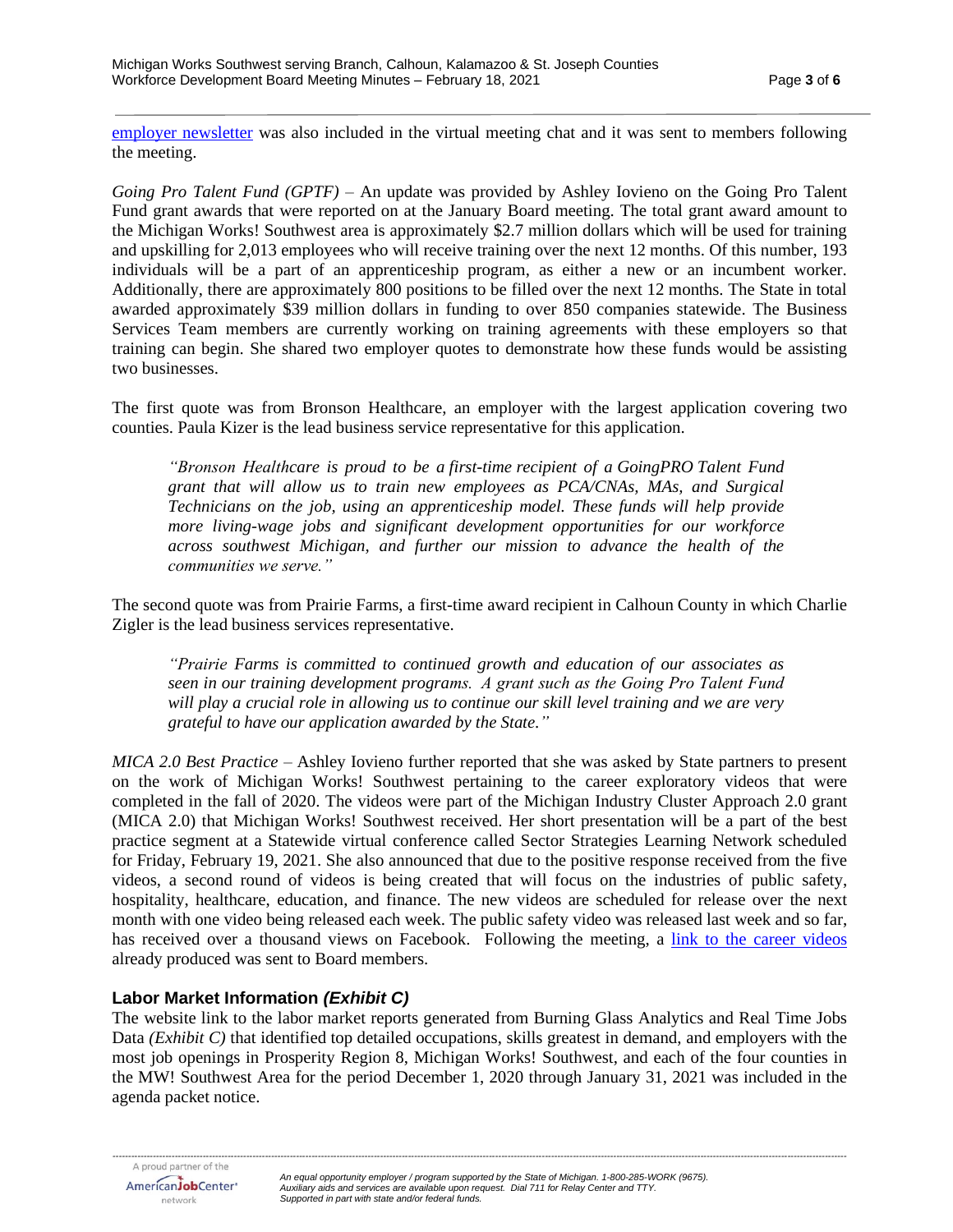Jakki Bungart-Bibb reported the monthly [Michigan's Labor Market Newsletter, February](http://milmi.org/LMN/michigans-labor-market-news-february-2021) 2021 issue published by the state is a publication that highlights employment trends, it provides a statewide overview of these trends but also has a break down by prosperity region. It typically provides a feature article with a specific occupation focus. This month, the feature article is: Remote Work Across Michigan and the occupational focus is: Market Research and Marketing Specialists.

The Michigan Women's Commission (MWC) released the results of a statewide survey on "childcare use during the pandemic." The results indicate childcare is one of top reasons women are leaving the workforce at such an alarming rate. It was also noted that high quality affordable childcare is critical to the success of the economy and the results of this survey show that there will soon be an even more dramatic and immediate surge in demand for childcare options. The survey findings may be beneficial to future conversations about childcare and the workforce. The link to the MWC [Survey of Child Care Use](https://www.michigan.gov/documents/mwc/MWC-COVID19_Child_Care_Use_Survey_Result_PPT_1-26-21_715331_7.pdf) During [the Pandemic](https://www.michigan.gov/documents/mwc/MWC-COVID19_Child_Care_Use_Survey_Result_PPT_1-26-21_715331_7.pdf) was sent to members following the meeting.

### **Michigan Works! Southwest Operational Update**

Jakki Bungart-Bibb provided an update on Service Center operations. She reported Service Center staff continue to work from home and provide services virtually. There has been one change to operations since the last Board meeting. That is, assessments related to employment or program enrollment are now being provided in person, by appointment only. This service is offered on limited days to a limited number of people per day. This service is being offered in person because it is not a service that can be provided virtually.

The leadership team continues to meet weekly to discuss plans for a safe reopening of the centers. May 3, 2021 has been set as a target date to return to in-person services. This date is in alignment with the State's tentative timeline for their return to offices. However, she noted the date is tentative and is subject to change. Current plans are to reopen in phases similar to what occurred in July 2020 which means that in office schedules will most likely start with part-time hours, partial staff, and by appointment only. A lot can change between now and May, thus staff will continue to monitor the situation and adjust plans accordingly. As mentioned at previous meetings, changes have been made to the facilities in preparation for reopening and a comprehensive safety plan is in place.

Ms. Bibb further reported that service providers are asked to submit success stories for many reasons. This includes requirements attached to state and federal funding as well as the desire to hear about the impact that staff and the services they provide have on customers and the community. Stories collected are shared in reports to state and federal partners as well as with local partners including the Workforce Development Board. She reported one of the success stories submitted a couple of years ago is currently featured as the success story of the month on the U.S. Department of Labor website. The story is about an individual who was dislocated due to company downsizing from a job she held for over ten years. She received services through the Adult & Dislocated Worker program. Staff worked with the customer, provided job leads, application assistance, and mock interviewing. Staff submitted a resume on behalf of the customer to the Food Safety Director at Clemens in Coldwater. That submission resulted in several interviews including a panel interview at the Clemens plant in Pennsylvania. The customer obtained a job at Clemens in Coldwater as a Food Safety Quality Assurance Supervisor making over \$27 dollars per hour and at our last contact was still employed at Clemens over two years later. The success story included a quote from the customer in which she stated,

*"From the beginning, my experience with Michigan Works! Southwest was nothing short of empowering and positive, they were absolutely crucial and helpful during the entire process. Thanks to Michigan Works! Southwest, I am thriving along with my new employer. They were always encouraging and available for questions whenever I needed them. I* could never imagine going through this experience without Michigan Works! Southwest *and want to extend my sincerest appreciation for what they do."*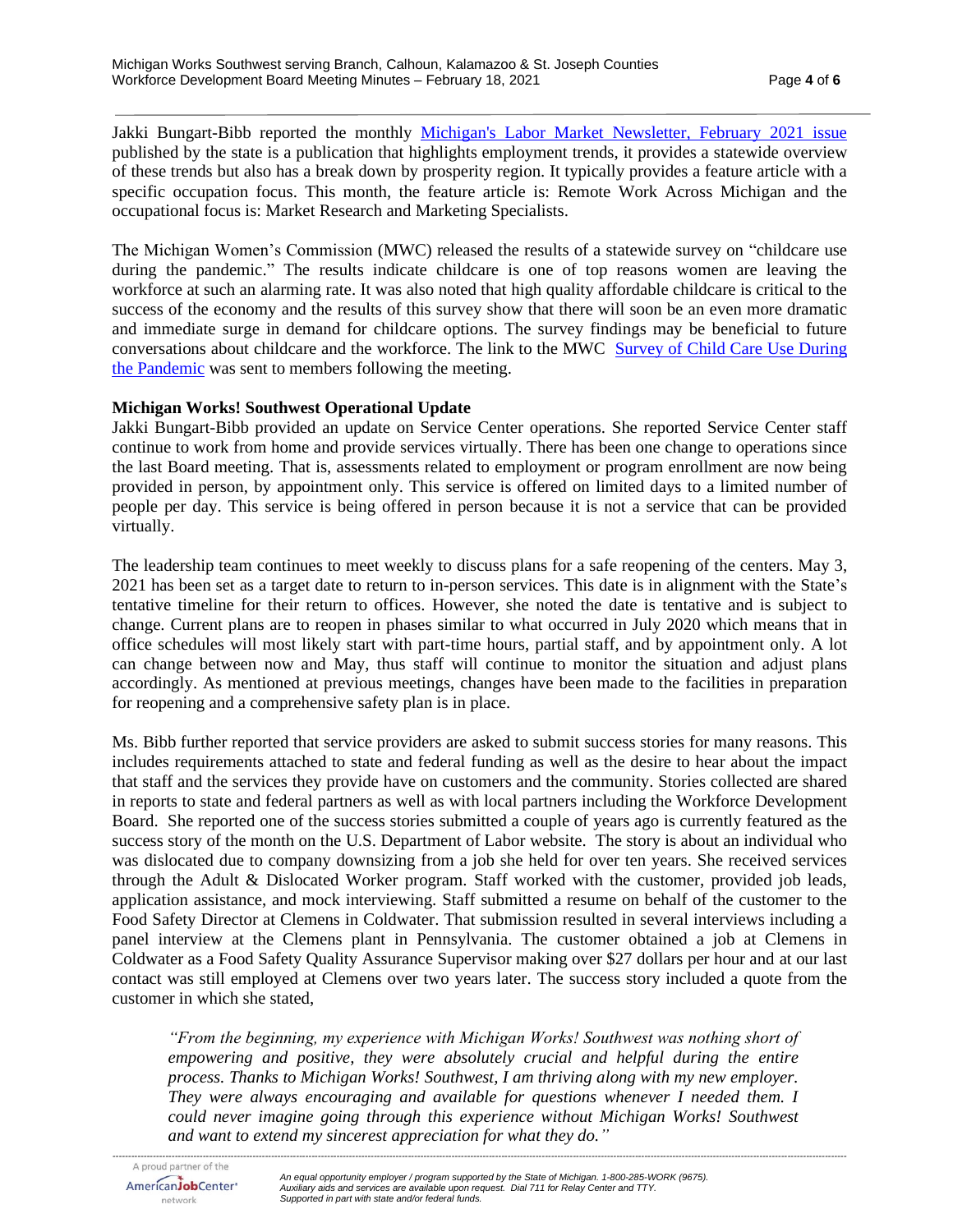This success story is a perfect example of the entire network working together for a successful outcome. The customer received meaningful services through the Adult and Dislocated Worker Program; Employment Services staff assisted with mock interviews; and prior to the job readiness assistance, Michigan Works! Southwest had an entire team of individuals, including many business services staff working with Clemens to assist them in successfully staffing and opening their facility which ultimately created this job opportunity. It was great to see this story highlighted by the U.S. Dept of Labor and once again, Ms. Bibb expressed gratitude for the work of an amazing team of passionate service providers, career coaches and business services staff who help make these successes happen. Following the meeting, [the link to the USDOL success story](https://www.dol.gov/agencies/eta/performance) was sent to members.

## **Director's Report** *(Exhibit D)*

Ben Damerow reported on the Director's Report that was emailed to members prior to the meeting.

*Federal Updates* - Congress recently passed a \$1.3 trillion omnibus Appropriations bill which funds the federal government through September 30, 2021. The bill included increases to several workforceconnected programs:

- \$2.85 billion for WIOA a \$25.5 million increase.
- \$670 million for Wagner-Peyser a \$3 million increase,
- \$1.33 billion for CTE grants a \$52 million increase, and
- \$688 million for Adult Education a \$31 million increase.

The President and congressional leaders are prioritizing additional COVID-19 relief. The current American Rescue Plan is a \$1.9 trillion package with includes:

- \$350 billion for state and local governments
- \$170 billion for education
- \$160 billion for vaccine development and administration
- \$1,400 economic impacts payments for individuals (phase out at \$75,000 for single filers and \$150,000 for joint filers)
- \$400 per week federal unemployment insurance through August 2021

An amendment for \$500 billion in workforce funding did not pass; however, the is hope that it will be included in a future workforce bill.

Boston Mayor Marty Walsh has been announced as the Secretary of Labor nominee. On February 11, 2021 the Senate Health, Education, Labor and Pensions Committee voted to advance the nomination to a full Senate confirmation vote.

*State Update -* On February 11, 2021 the Governor released her proposed FY22 budget, workforce development items in the budget include the following:

- \$120 million for the Michigan Reconnect program to provide a tuition-free pathway to an indemand industry certificate/credential or associate degree for Michigan adults age 25 and older.
- \$60 million for the Futures for Frontliners program to fully fund the first cohort of essential workers and expand the program to include individuals who became newly unemployed from November 2020 to January 2021.
- \$15 million one-time increase in Going Pro Talent Fund on top of \$28 million that was included in the budget, for a total of \$43 million to expand employer-based training grants that result in industry-recognized credentials and certificates.